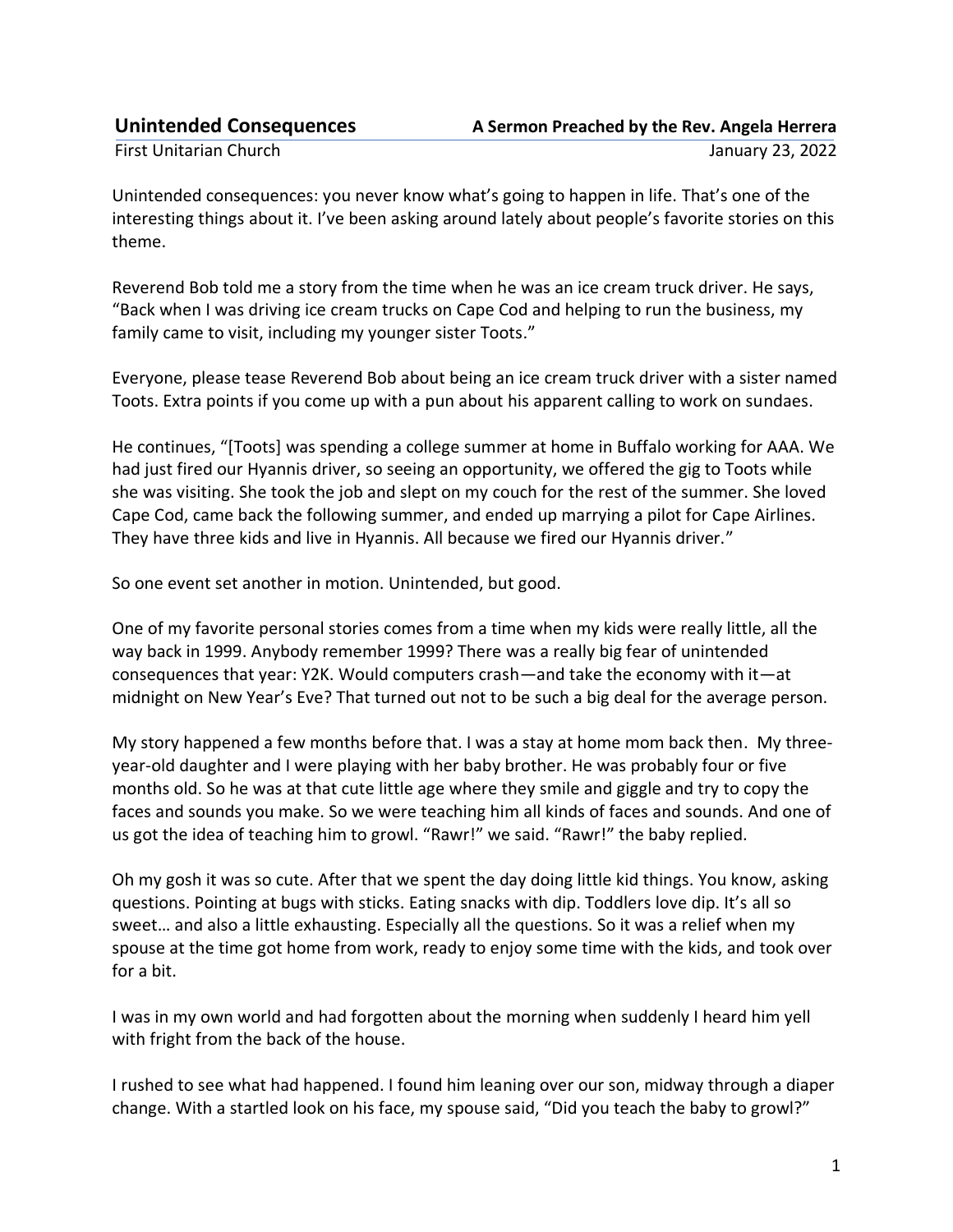The way he described it, he had been talking to the baby, who was cooing and babbling back when out of nowhere he went RAWR. Like he was possessed.

Scared the absolute bejeesus out of his dad. (And that's the only time I'll mention Jesus in this sermon).

Sometimes unintended consequences are good. Sometimes they are bad. (And sometimes the bad ones are hilarious). There's a story from the Taoist tradition about unintended consequences, and our tendency to call them bad or good. Our Minister Emerita Christine Robinson used to tell it from time to time. I asked her for it so I could share it with you again today. Many of you will remember it. Because life is so unexpected, and we live in such unexpected times, it's definitely a story that bears repeating. So… get comfy….

…

Once Upon a Time, there was a Chinese farmer, who had a horse, and a little land, and a family to feed. He was poor…but he had enough. He had his oldest son to help out with the work and…he had a horse. So, he managed...barely, as long as most things went fairly well.

Now this story will be much more fun if you help me. I'll tell you what to do when we get to it.

One day, someone left the barn door open, and the horse...the horse which was their only means of running the pump, plowing the field, or riding to town... ran away. When news of this event got out, the neighbors came over to commiserate. "Oh, how awful that your only horse ran away," they said. "How will you manage, what will you do?" But the farmer was a philosophical sort. He answered his neighbors, "Maybe it's good, maybe it's bad...we'll see."

This line is important, so say it with me: Maybe it's good, maybe it's bad....we'll see. Really ham it up, come on! "Maybe it's good, maybe it's bad, we'll see!"

Well, lo and behold, the next day, the horse came back from the forest with several wild mares in tow. This made for quite a bounty, and when news of this miracle came about, the neighbors all came around to see the new horses and to congratulate the farmer. But the farmer was a philosophical sort, and you know what he said? He said, (all together now): "Maybe it's good, maybe it's bad, we'll see."

The next day, the farmer's only son went out to the corral to try to break in the new horses, train them to bit and bridle, and one of the horses kicked the boy and broke his leg. The neighbors all come around with offerings food and commiseration, but all the farmer would say was, ...."Maybe it's good, maybe it's bad....we'll see." And the neighbors went away, shaking their heads.

Well, a week later, war broke out in the empire, and the emperor's soldiers come looking for conscripts, and of course, they passed up the farmer's son with the broken leg but all the other young men in the village were forced to go…and maybe never return. After the soldiers had left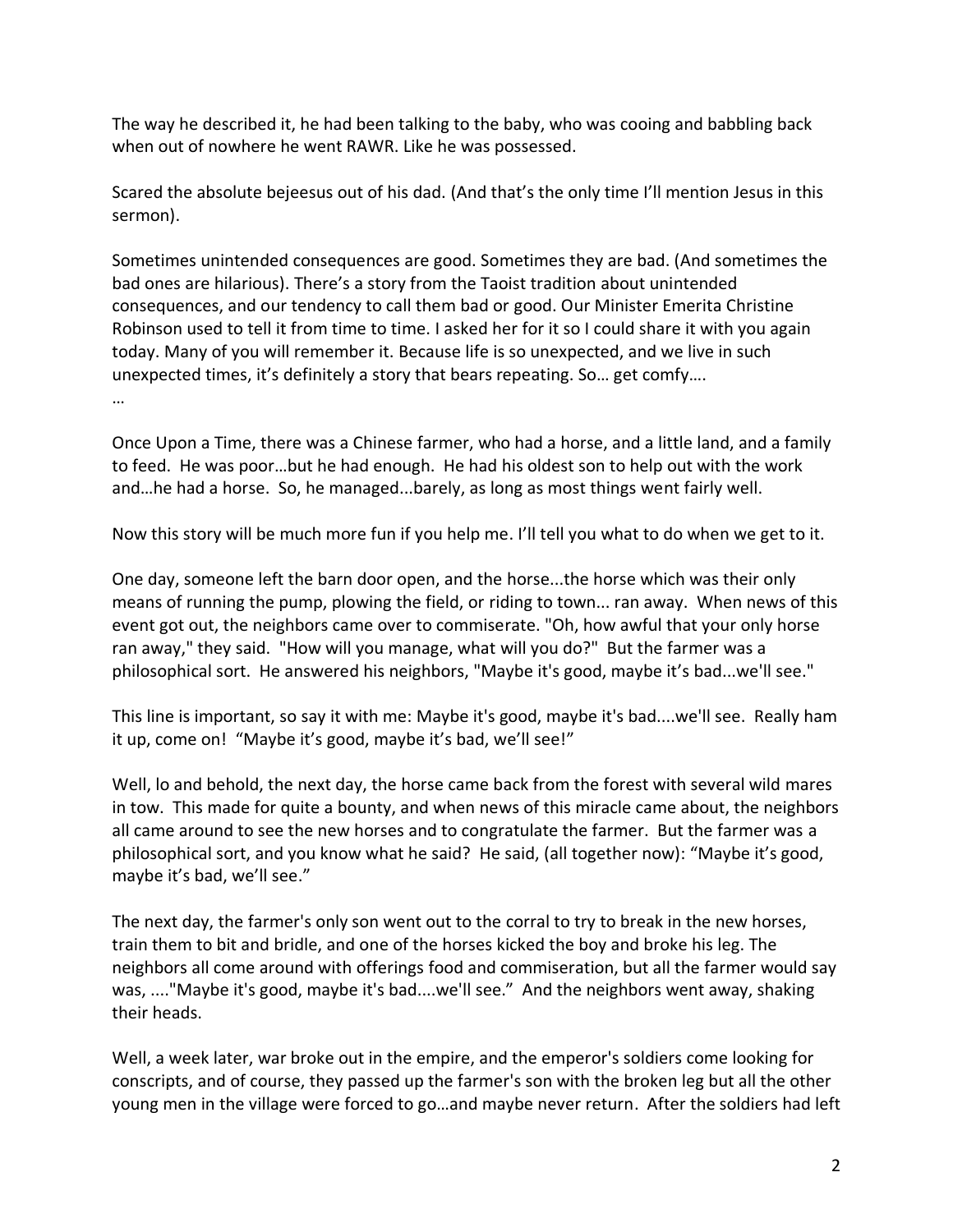town, the neighbors crept over to the farmer's house to congratulate him on his luck, but the farmer, once more, said....

Well, this story could go on forever, of course, but I think you get the idea.

This story comes from the Taoist tradition, but its wisdom is the wisdom of all the world's traditions, and that is that we should accept what we can't change, let it go, and move on to whatever will come next… remembering that it's hard to know what good things will come out of hard changes, and what unintended consequences will attend even the most wonderful ones.

In reality, it would be weird to be completely neutral about the things that impact us, right? It's okay to not like losing your horse. It's natural to experience positive and negative feelings. But keeping in mind especially the possibility that what seems negative can bring about good that's a perspective that helps us stay centered and opens up possibilities in life.

One area where this is especially useful is when it comes to interpersonal relationships, and those inevitable moments when we are informed that our impact on another person was not what we intended. You know what I mean? When someone we interact with lets us know we've hurt or offended them. And you get that no-no-no-no-no feeling. And you want to explain that you didn't *intend* any harm. But the more you explain yourself, the worse the conversation gets. One of the ways this often comes up is when it has to do with racism and other oppressions, which we can perpetuate at each other without meaning to.

The antiracism trainer Robin DiAngelo says she sees it happen all the time in the training she leads. We'll recognize it from our lives, too.<sup>i</sup> Organizations hire her to come in and do antiracism trainings for their staffs. Often the companies are looking to diversify, and hope the trainings will help. In group discussions at the trainings, things get tricky. The pattern goes something like this: A white person in the group makes a comment that is racially insensitive. They may not mean to do it and they may not know what is wrong with the comment. Sometimes the problem with their words has to do with the larger context or history of racism, of which they may be unaware.

When DiAngelo gives them feedback about what was problematic, they become upset. They say she has misunderstood them. They say they feel attacked. Often, they will present "evidence" that they cannot possibly be racist, such as

- having joined in protest marches
- or having worked or lived in a diverse context,
- or being poor,
- or already having studied racism at some point,
- or having friends who are people of color,
- or having experienced a different kind of oppression in their own lives, such as gender oppression